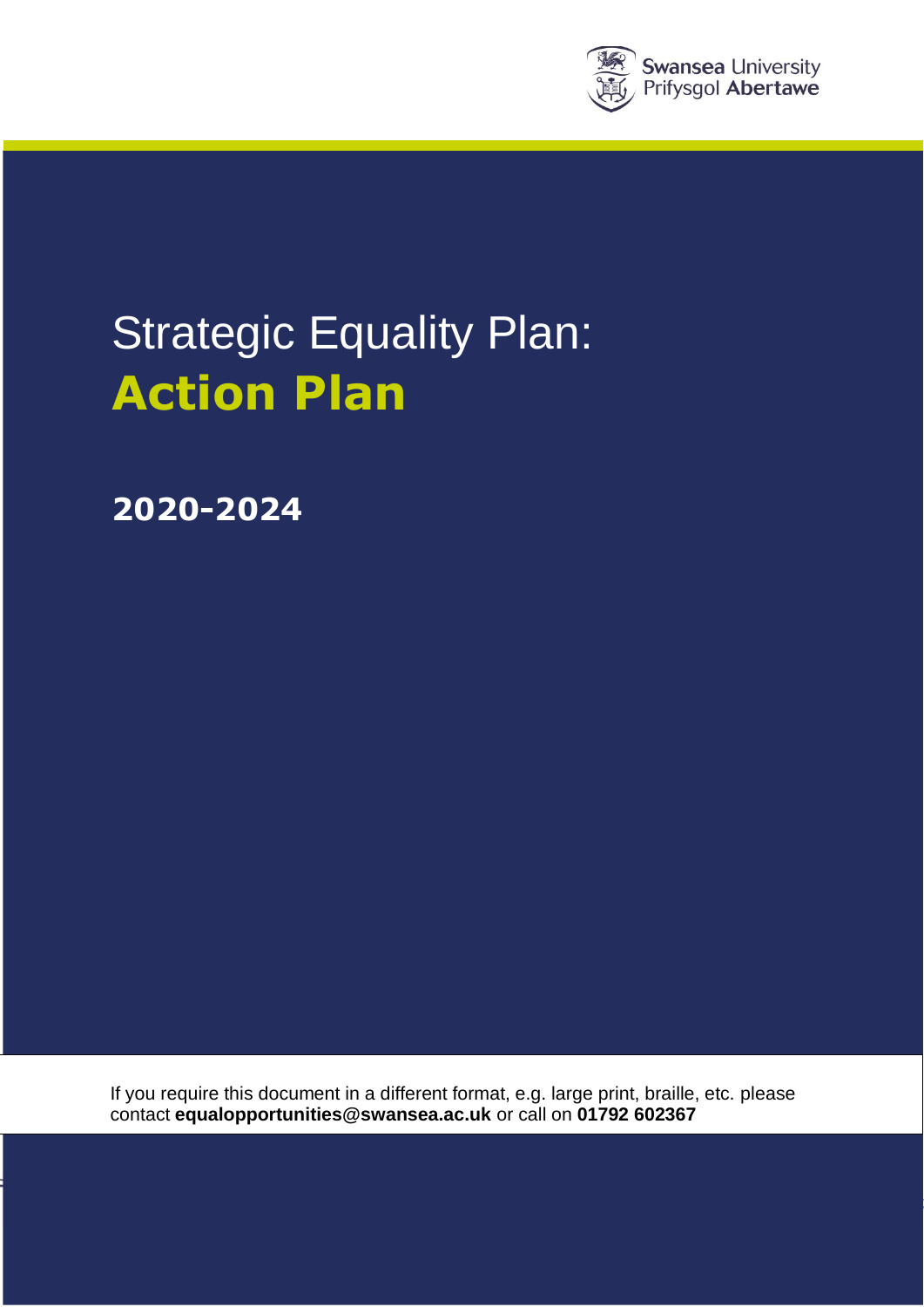

### **Ensure fairness in pay with regards to gender, ethnicity and disability, by reporting on and reducing the identified pay gaps.**

#### **Objectives and overall success measures:**

**Gender:** To reduce the current mean gender pay gap by 2 percentage points (currently 20.84%) by 2024.

**Race:** To identify the current mean and median ethnicity pay gap using the same methodology as used to calculate the gender pay gap (Gov.uk).

**Disability:** To identify the current mean and median disability pay gap using the same methodology as used to calculate the gender pay gap (Gov.uk).

#### **Key drivers**

Equality Act 2010, Is Wales Fairer 2018 Report (Theme – Employment). Internal pay MI for gender. Community engagement outcome. Socio Economic Duty in Wales. Athena SWAN Silver Action Plan and Athena SWAN Silver application 2021, Race Equality Charter, University Strategic Plan 2020, Welsh Government's Strategic Equality Plan, External MI from Higher Education Statistical Report 2019, University Equality Plan 2016-2020.

#### **Actions:**

- Pay gaps for Gender, Ethnicity and Disability are reported on annually, in line with gov.uk recommendations for reporting
- The % pay gap for female professors is reflective of the sector norm
- The % of female professors is increased to the sector benchmark (currently 24%)
- The proportion of women in the upper quartile of the University pay structure is increased by 5% (currently 38%)
- 100% all Professorial Senior Salaries Committee and Remuneration Committee members complete Equality and Diversity and Unconscious Bias Training
- A successful renewal of the University Silver Athena SWAN application by 2021
- A successful Race Equality Charter application is made by 2024.

**Protected characteristics covered:** Gender, Ethnicity and Disability

**Timescales:**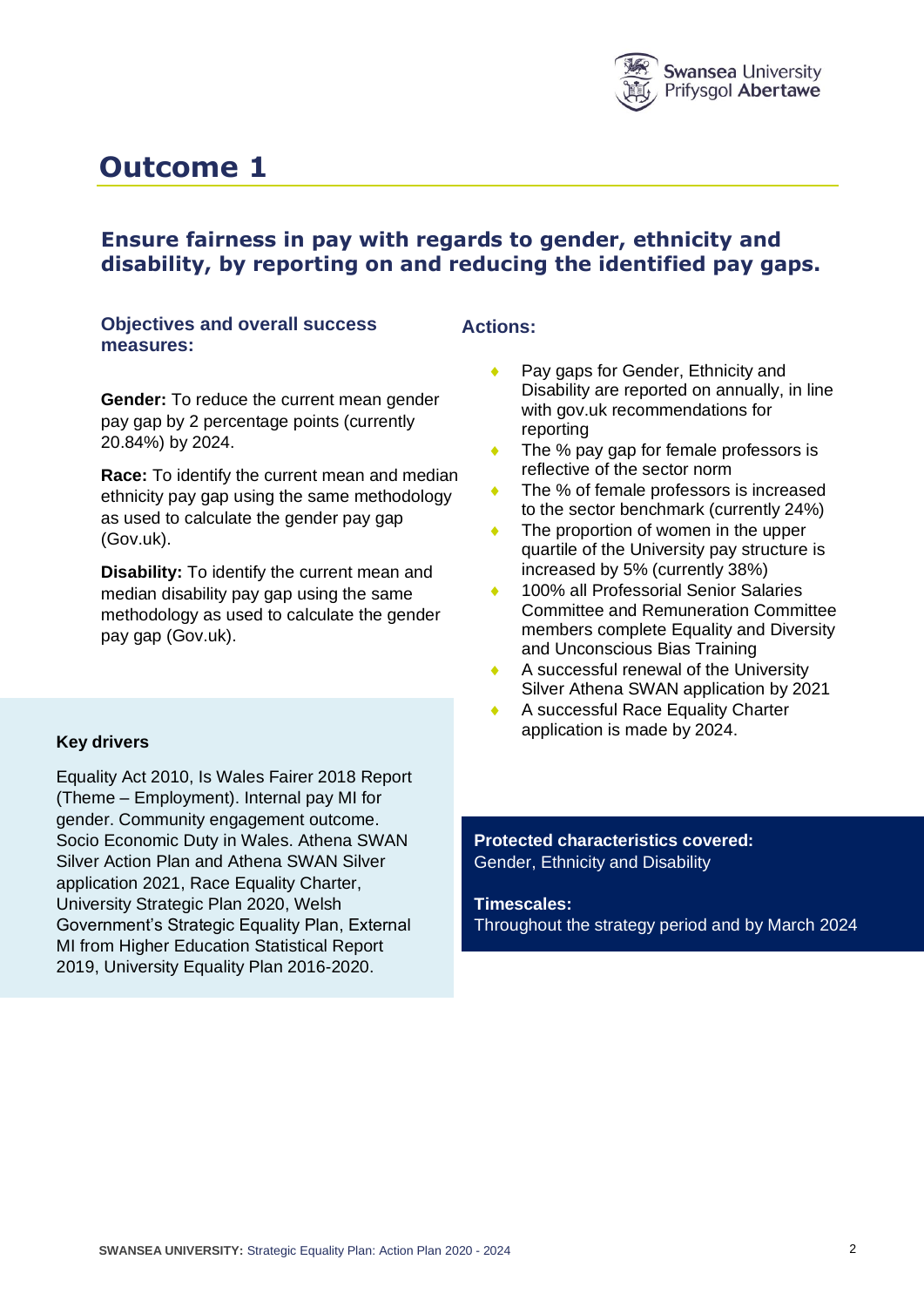

### **Promote and improve a culture of dignity and respect for all by increasing awareness of reporting of bullying and harassment.**

#### **Objectives and overall success measures:**

#### **Actions:**

Staff and students demonstrate an increased awareness of policy in relation to Dignity at Work and Study.

Staff and students report an increased confidence in the reporting of bullying and harassment.

#### **Key drivers**

University Culture Survey, Equality Act 2010, Is Wales Fairer 2018 Report, (Theme – Justice and Personal Security) EHRC Race Enquiry 2019. University Strategic Plan 2020 (Strategic Enabler 15 -We will provide a safe, inclusive, and supportive environment that upholds our commitment to improving diversity and enables people to fulfil their potential). Fee and Access Plan 2019/2020

- Suite of employee relations MI developed, implemented and used systematically to inform further specific actions
- Consider and implement the recommendations from the EHRC Report 'Tackling Racial Harassment: Universities challenged' by 2021
- Identify current awareness of Dignity at Work and Study policy amongst staff and students and aim to increase this awareness annually
- The % of staff who are confident that complaints about bullying and harassment are dealt with effectively increases annually (79.6% at present Culture Survey 2018)
- The University will produce an Annual Diversity Events Programme that will foster good relations between people from different groups
- A successful renewal of the University Silver Athena SWAN application by 2021
- A successful Race Equality Charter application is made by 2024.

#### **Protected characteristics covered:** All Protected Characteristics

**Timescales:**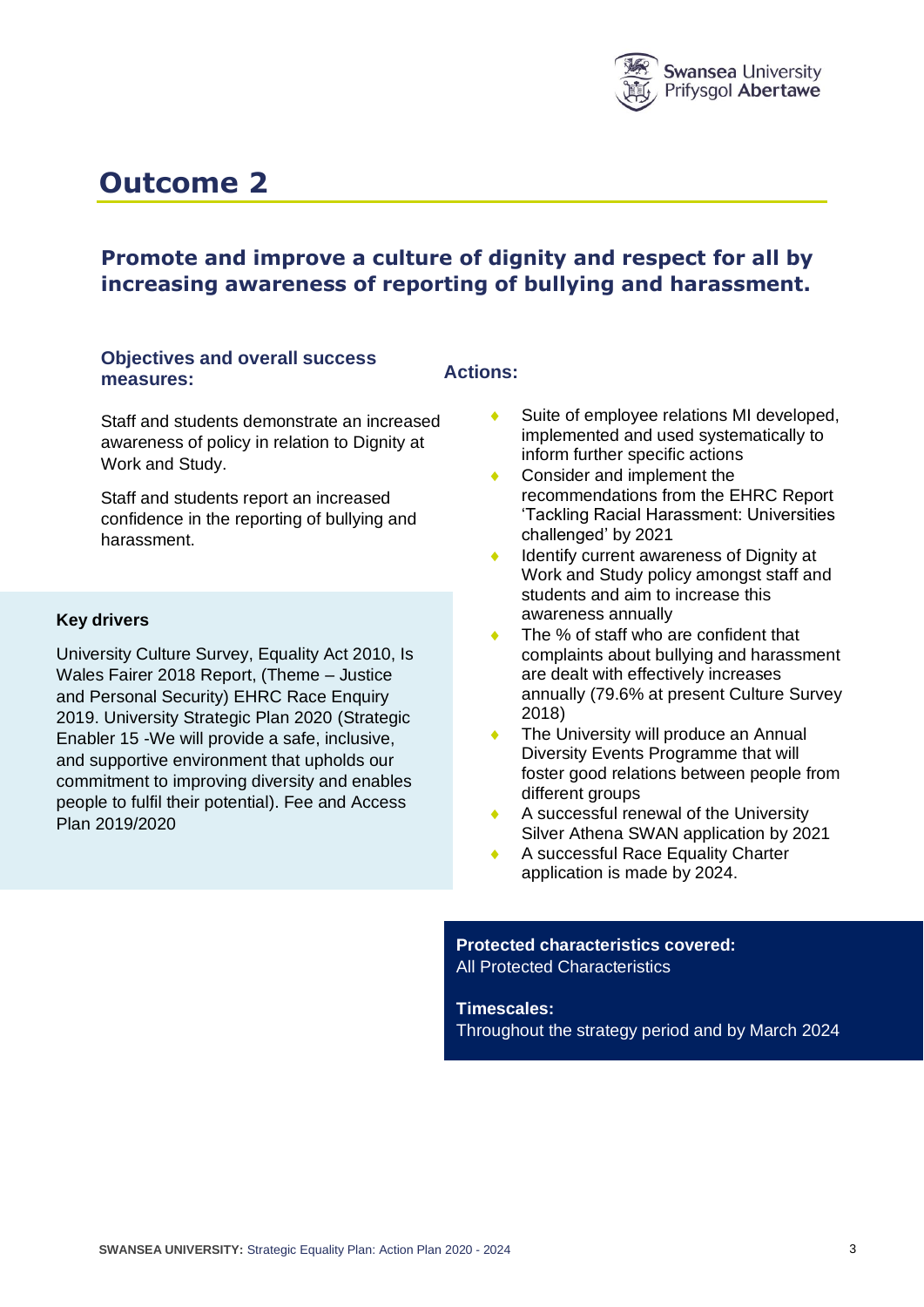

### **An Improved Diversity of Representation on University Governance Committees**

#### **Objectives and overall success measures:**

There is a 50/50 gender balance on Council University committees, where this has not been achieved so far.

Increase the % of Black Asian and Minority Ethnic (BAME) Council members from 0% to 10%, reflective of the local area.

#### **Key drivers**

Is Wales Fairer 2018 Report (Theme 7, Participation), Athena SWAN, and Race Equality Charter, Welsh Government Gender Equality Review 2018, Internal MI, Community engagement outcome.

#### **Actions:**

- ◆ Establish a systemised method of collating and reporting the gender and ethnicity of governance committees
- ◆ Increase the % of quality BAME applications for nomination to Council
- To achieve/maintain a 50/50 gender representation and appropriate BAME representation of the key University decision-making bodies
- ◆ 100% of all University Governance Committee members have completed Equality and Diversity in the Workplace training and Unconscious Bias **Training**
- A successful renewal of the University Silver Athena SWAN application by 2021
- A successful Race Equality Charter application is made by 2024
- To make an annual application to the Stonewall WEI increasing our ranking each year.

**Protected characteristics covered:** Gender and Ethnicity

**Timescales:**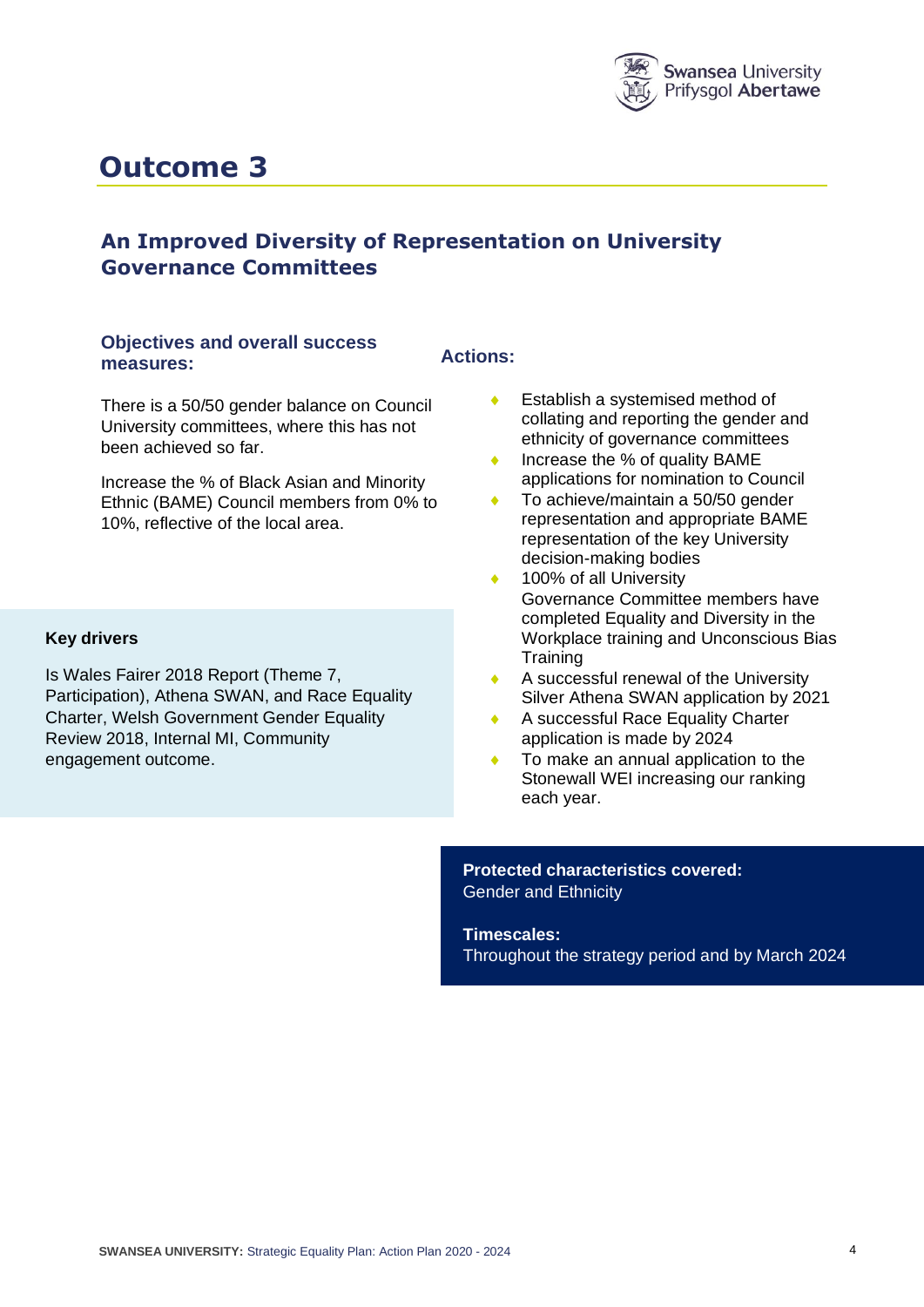

### **Attract and recruit diverse and quality leaders who fulfil our leadership values and behaviours**

#### **Objectives and overall success measures:**

**Actions:**

Over the 4 year period, for all PVC, Director and Heads of Faculty roles, 50% of those appointed are female.

Over the 4 year period, for all PVC, Director and Heads of Faculty roles, 15% of those appointed are BAME.

Over the 4 year period to increase the % of LGBT+ Professors to 2.4%.

#### **Key drivers**

Is Wales Fairer 2018 Report, Athena SWAN, and Race Equality Charter, Stonewall WEI, Welsh Government Gender Equality Review 2018, Internal MI, Community engagement outcome.

- 50% gender balance and minimum of 10% of BAME of applicants on long-list for the identified roles
- ◆ Positive action taken on 100% of identified leadership vacancies
- BAME representation on all senior leadership interview panels
- $\bullet$  Identify existing pool of diverse decision makers and increase representation where necessary
- 100% of panel membership have been trained on Equality and Diversity in the Workplace and Unconscious Bias Training
- ◆ 100% participation rates for 360 feedback for all leaders' grade 9 and above.
- A successful renewal of the University Silver Athena SWAN application by 2021
- A successful Race Equality Charter application is made by 2024
- An increase in the engagement of senior leaders in supporting LGBT+ activities.
- ◆ To make an annual application to the Stonewall Workplace Equality Index increasing our ranking each year.

**Protected characteristics covered:** Gender, Ethnicity and LGBT+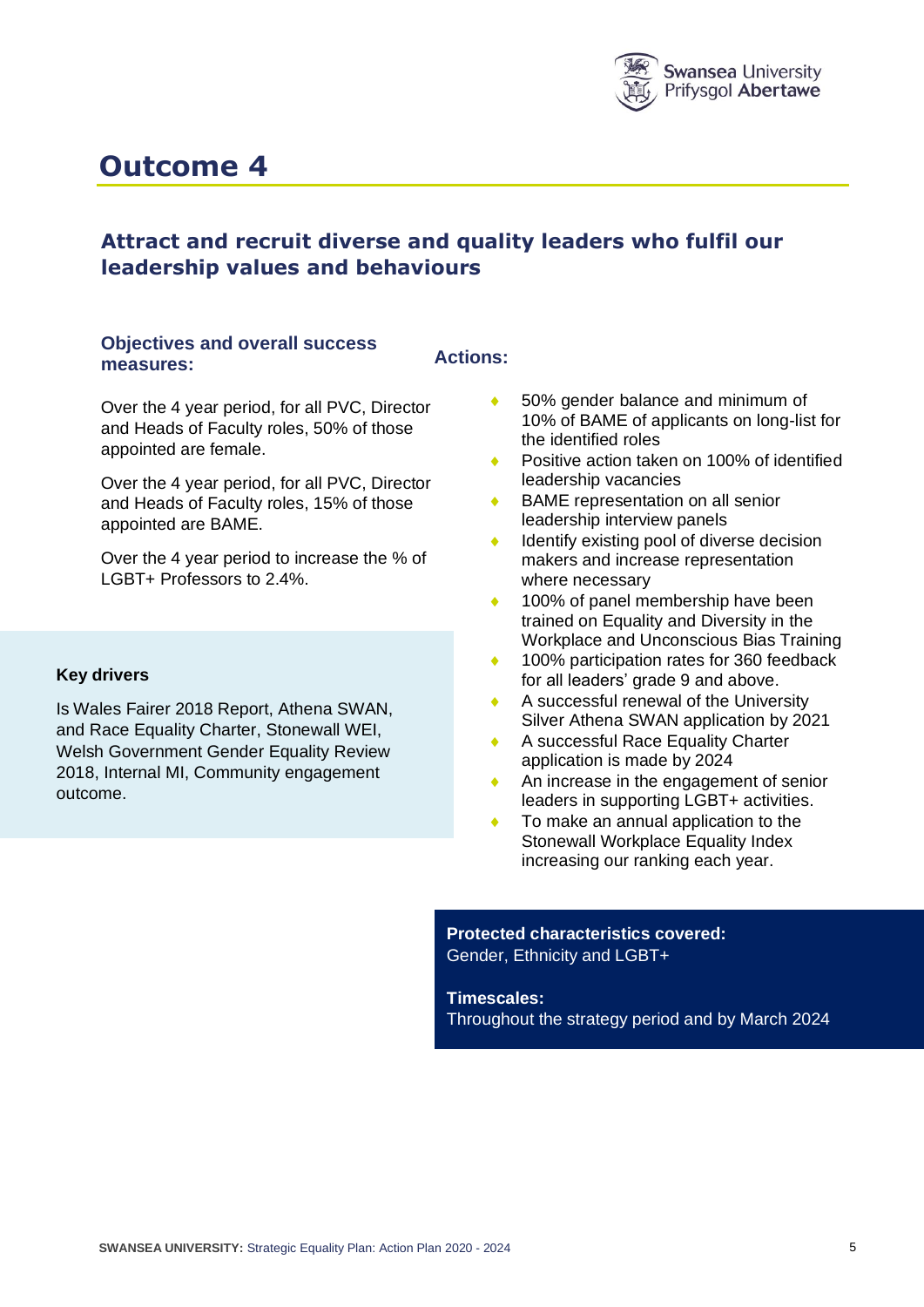

### **To develop a diverse, high quality academic and professional services workforce**

#### **Objectives and overall success measures:**

Higher success rate of all applicants to academic promotions at all levels, specifically a higher success rate for female academic from the current baseline of 62% and BAME academics currently at 35%.

Gender: To reduce the current mean gender pay gap by 2 percentage points (currently 20.84%) by 2024.

#### **Key drivers**

Is Wales Fairer 2018 Report, Athena SWAN, and Welsh Government Gender Equality Review 2018, Internal MI, Community engagement outcome.

#### **Actions:**

- ◆ Increased % of quality female and BAME applications for promotion
- All developed academic promotion MI will be illustrated by gender, ethnicity, LGBT and disability and reported on annually
- ◆ The % of female professors in line or above the sector benchmark (Sector benchmark @2019 is 25%)
- ◆ To increase the % of BAME professional services staff in senior roles (grade 10,10A and 11) which is currently under-represented at 3.5%
- To increase the % of females and BAME staff in leadership roles (inclusive of PVC, Deputy PVCs, and Heads of Faculty) which is currently under-represented and is 17% for gender and 0% for ethnicity
- 100% of Academic Promotion Committee membership includes representation of female and BAME decision makers.
- 100% of all Academic Promotion Committee members completed unconscious bias and Equality & Diversity training
- A successful renewal of the University Silver Athena SWAN application by 2021
- A successful Race Equality Charter application is made by 2024
- To make an annual application to the Stonewall WEI increasing our ranking each year.

#### **Protected characteristics covered:** Gender, Ethnicity, LGBT+ and Disability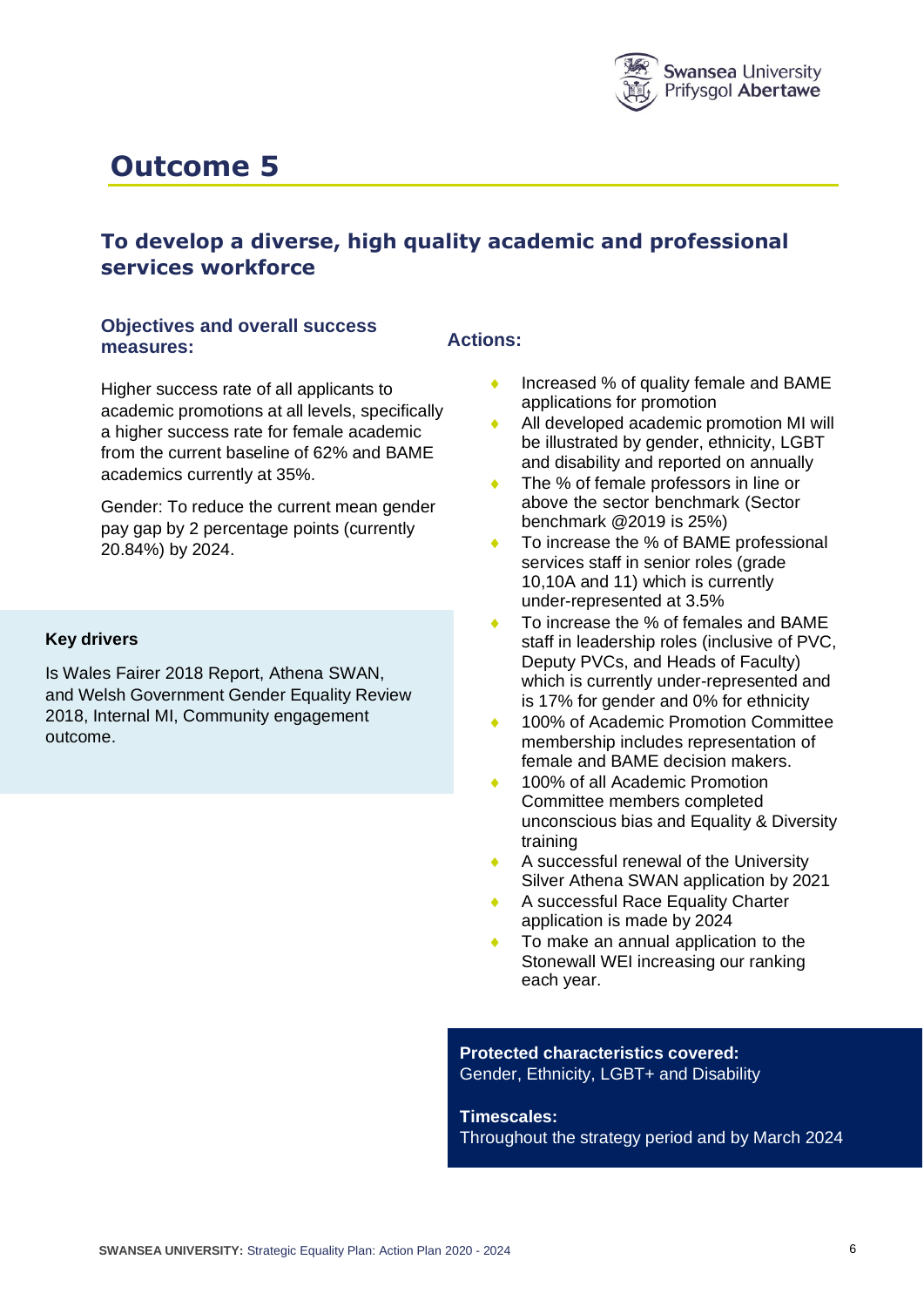

### **To attract and recruit a diverse high quality academic and professional services staff that share our ambition**

#### **Objectives and overall success measures:**

The % of female Professors increased to sector benchmark (Sector benchmark @2019 is 25%).

To increase the success rate for BAME applicants at appointment, to make this comparable to white applicants (7.1% BAME, 12.1% White).

#### **Key drivers**

Is Wales Fairer 2018 Report, Athena SWAN, Welsh Government Gender Equality Review 2018, Internal MI, Community engagement outcome.

#### **Actions:**

- All developed recruitment MI will be illustrated by gender and ethnicity, by application, shortlist and success rate
- 100% of longlists provided by executive search agencies are gender balanced (50:50)
- 100% of longlists provided by executive search agencies have BAME representation
- Positive action identified and delivered at attraction
- 100% of interview panel members complete Unconscious Bias Training and EDI Training
- 100% new starters complete the Equality and Diversity training and Unconscious Bias training within 1st month
- 100% of adverts include the Stonewall WEI logo and link to LGBT staff network information/inclusion activities
- A successful renewal of the University Silver Athena SWAN application by 2021
- A successful Race Equality Charter application is made by 2024
- To make an annual application to the Stonewall WEI increasing our ranking each year.

**Protected characteristics covered:** Gender, Ethnicity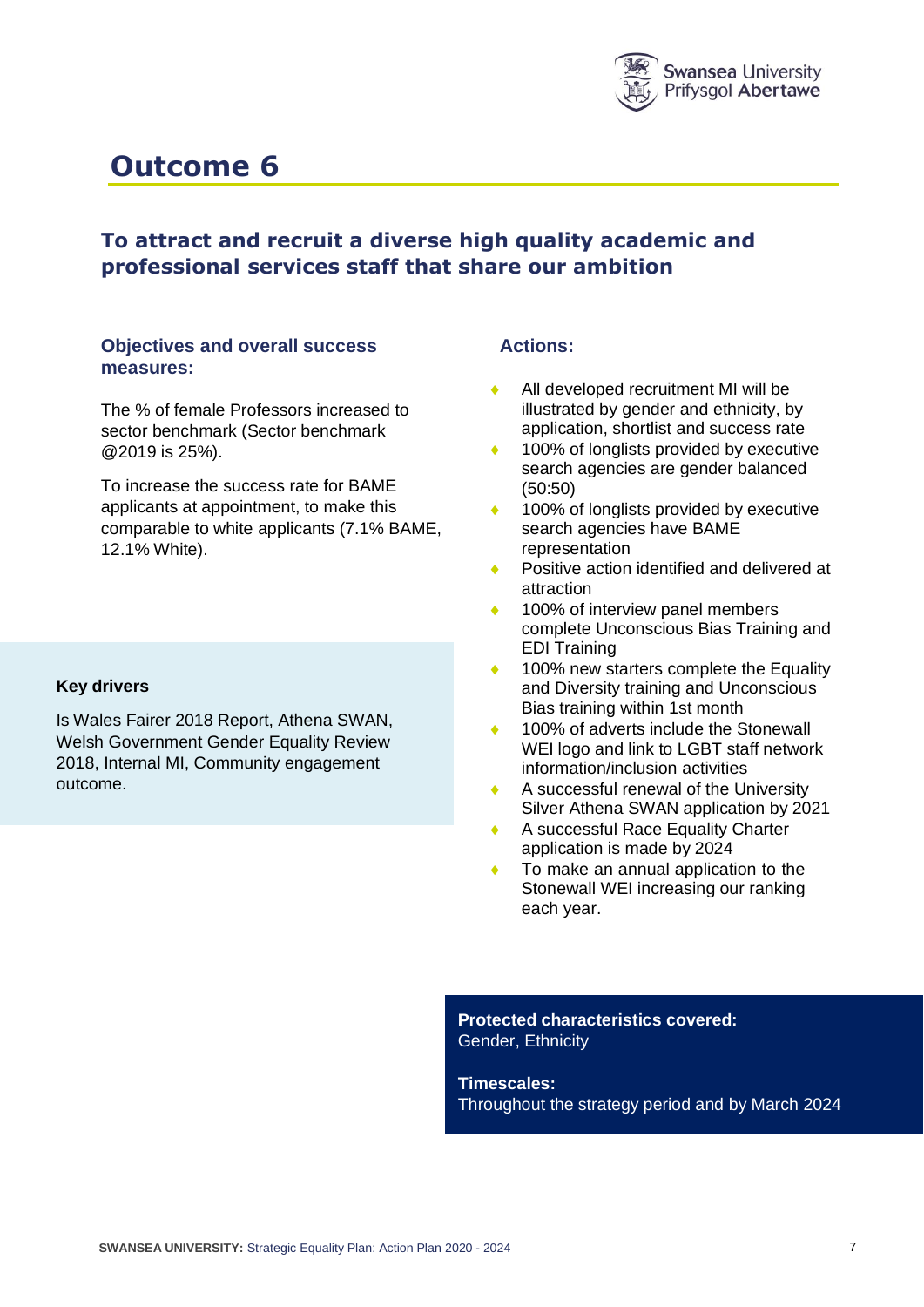

### **Excelling achievement for students from all ethnic backgrounds**

#### **Objectives and overall success measures:**

The degree awarding differential for BAME students is reduced.

#### **Key drivers**

UUK Attainment Gap Pledge**,** Race Equality Charter, NSS, Athena SWAN, Is Wales Fairer Report 2018, Socio-Economic Duty, Internal MI.

#### **Actions:**

- 100% of senior stakeholders support the BAME Attainment Gap Pledge
- "Inclusivity Campaign" embedding BAME diversity in the curriculum, raising awareness, changing attitudes and perceptions, by 2021
- 100% of quality, accurate data will be available to allow a comprehensive understanding of factors affecting BAME student attainment
- A BAME degree awarding differential action plan will be produced by December 2020, utilising appropriate MI to inform actions
- Swansea Academy of Inclusivity and Learner Success (SAILS) will fund 1 semester sabbatical per year, the role of which will be drive forward the actions identified in the action plan
- A successful application is made for the Race Equality Charter in 2024.

**Protected characteristics covered: Ethnicity**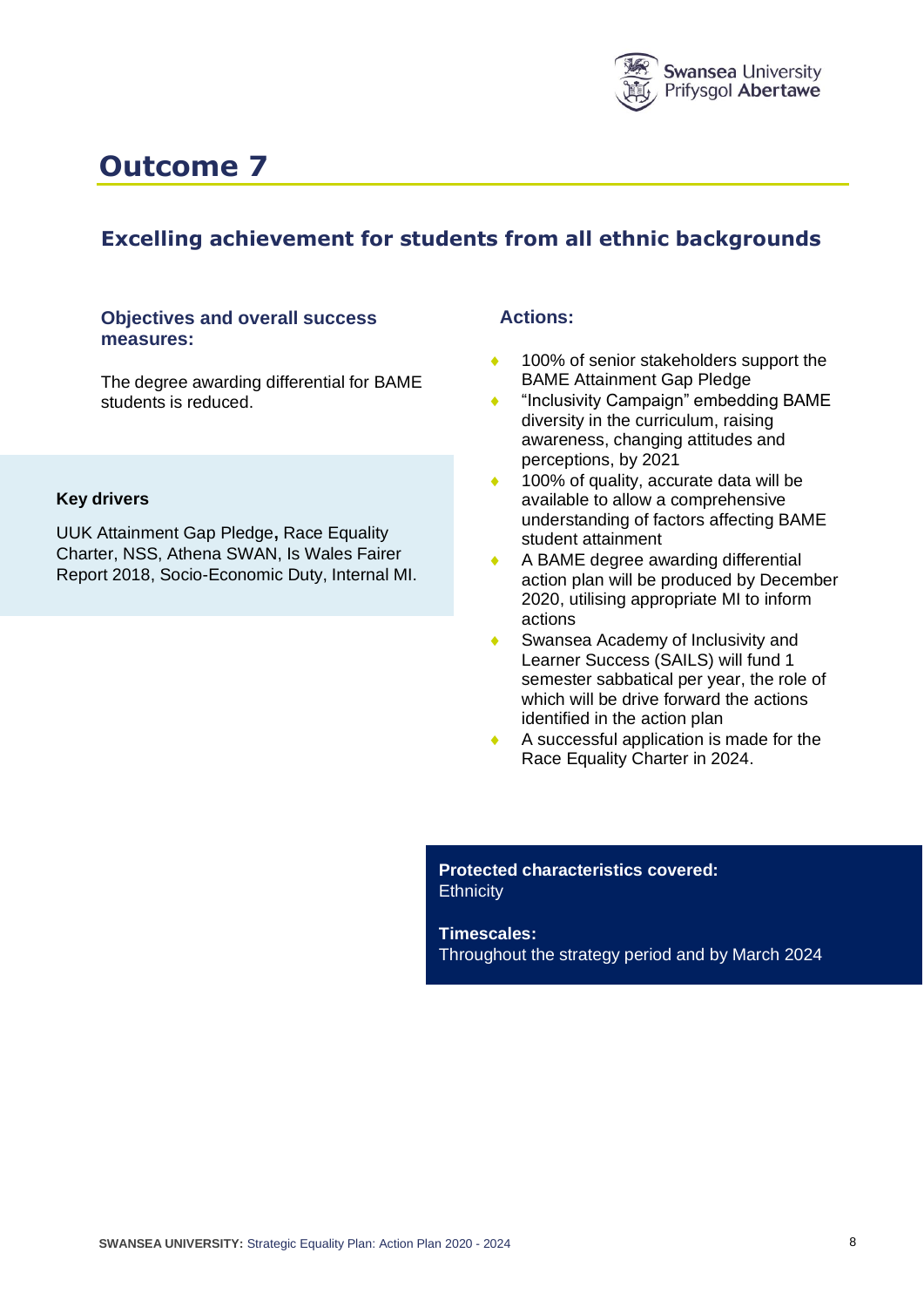

### **Delivery of the innovative and collaborative CONNECT programme aimed at students to promote positive and healthy behaviours.**

#### **Objectives and overall success measures:**

To embed wellbeing into the culture of our institutions, creating a connected community with trained staff and students ("Connectors"), enabling a shift to a whole university approach supporting mental health and wellbeing.

To establish a sustainable preventative model of delivery that is flexible and meets the differing needs of partner institutions, and, changes in student wellbeing needs over time.

#### **Actions:**

- The establishment of a skilled community of Connectors
- ◆ The development of CONNECT data platform and multimedia resources
- Establish the CONNECT annual conference and award ceremony
- Establish a "Transition Support Pathway" from FE to HE
- Establish a project evaluation framework
- Establish a student innovation pathway via the Student Innovation Fund.

#### **Key drivers**

Welsh Government well-being and health related strategies, HEFCW, the Well-being ofFuture Generation Act (2015). The EqualitiesAct, The Violence Against Women, DomesticAbuse and Sexual Abuse Act (2015). Socio- Economic Duty. Internal MI. Community Engagement.

**Protected characteristics covered:** All Protected Characteristics